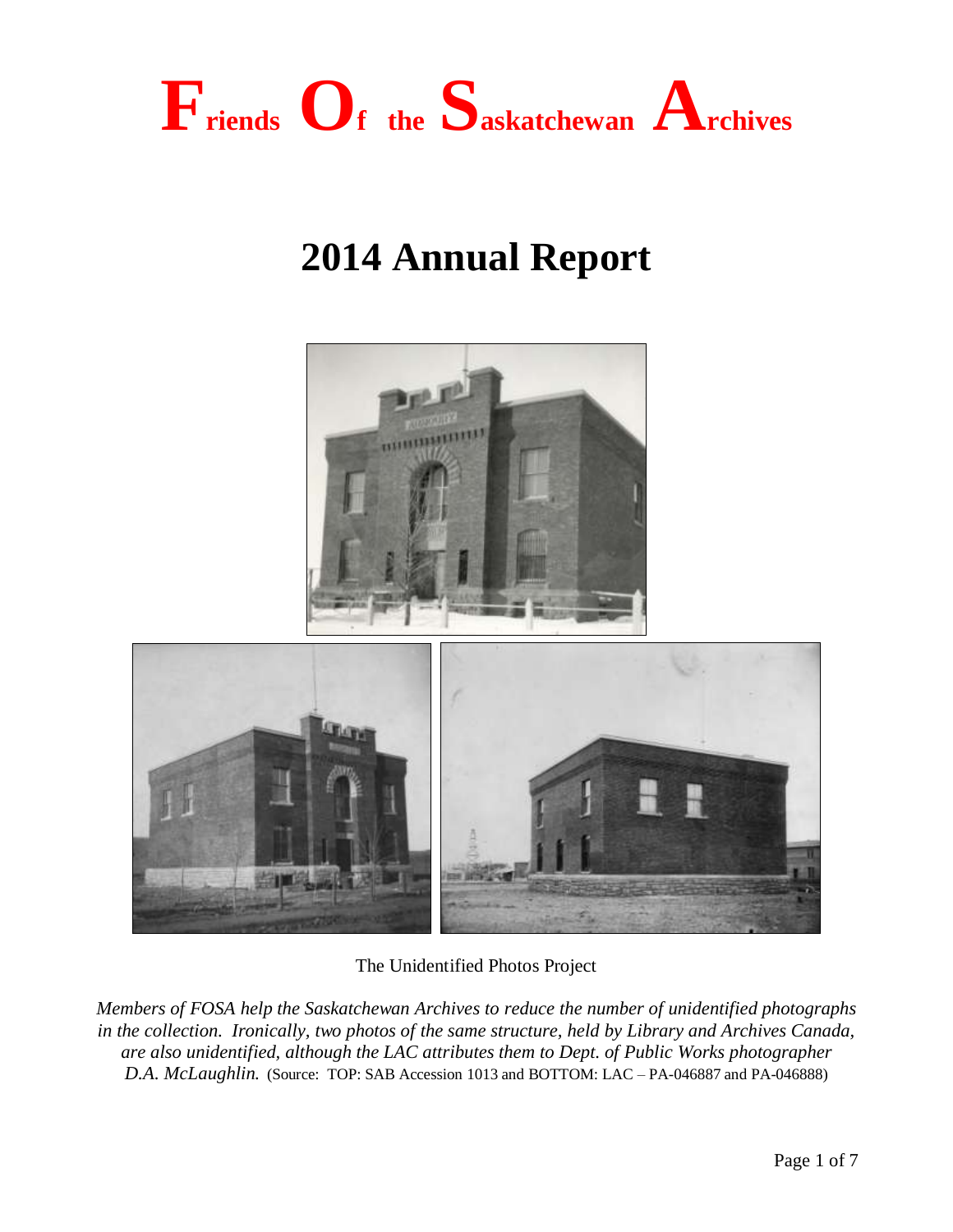# **SUMMARY**

FOSA-Saskatoon conducted three meetings, and initiated four projects to help generate greater involvement by members. The group also successfully lobbied the University of Saskatchewan to make an appointment to the Sask. Archives Board.

Over the course of 2014 it became clear that the Regina group has few active members who are willing or able to attend meetings and handle the other functions required on an ongoing basis. As a result, at the November meeting the Regina group decided to scale back meetings to three per year, instead of six. Any liaison required between the group and SAB staff will be by email or phone. Bill Armstrong agreed to serve as interim gopher for the Regina group, monitoring the group's Google mail account and sending out occasional notes to all members, including news/information provided by the SAB.

Membership increased dramatically from 40 to 102 active and associate members. Some of the new members initially contacted FOSA in order to find out how they can donate records to the Sask. Archives.

After four years managing the FOSA members' list Celeste Rider decided to hand that work off to another member. FOSA Regina would welcome someone to take on that chore. Knowledge of Excel spreadsheets would be an asset. Thank you for your service, Celeste.

### **ADMINISTRATION**

Structure - The informal organizational structure for FOSA-Regina continued for another year, and remains a matter of some concern. Bill Armstrong became the de-facto Chair of FOSA-Regina.

FOSA Meetings - During 2014, meeting facilities were again provided at both the Saskatoon and Regina offices of the Saskatchewan Archives Board, as was limited administrative support. The FOSA-Saskatoon group held three meetings in 2014: January, September and November. A meeting planned for April was cancelled because few people could attend. Attendance ranged from 4 to 8 members. At the November meeting in Regina, it was agreed to reduce the number of meetings from 6 to 3 per year, to be held in April, September and November, with regular communication by e-mail in between formal meetings. For the time being meetings will continue to be held in the afternoon.

FOSA Website – discussions were initiated to convert the FOSA website from a component of the SAB website into a stand-alone format, with links to each other.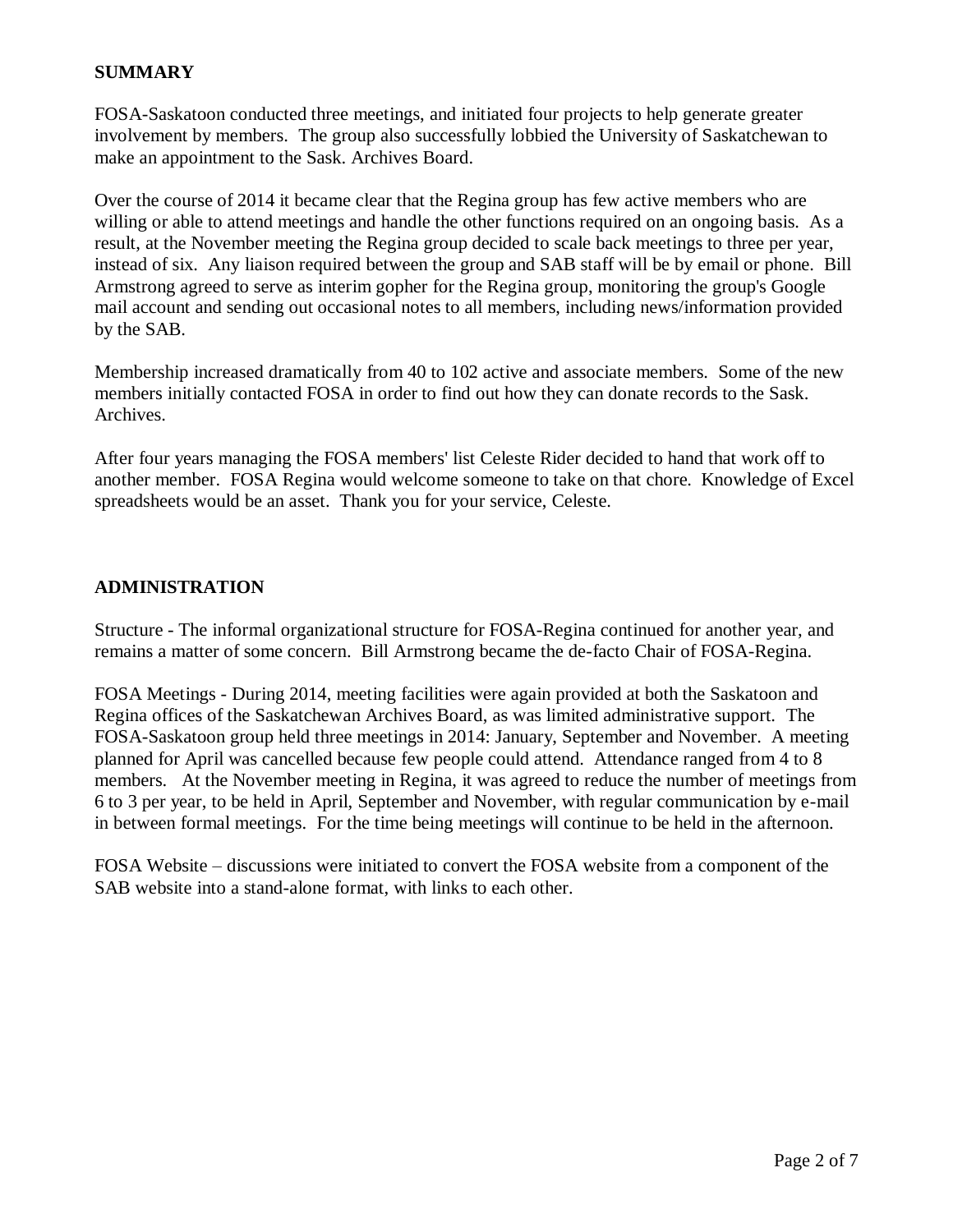# **ACHIEVEMENTS**

The following activities were undertaken:

#### **Volunteer Work:**

 **Regina Photo Project** – This project helps the SAB to upgrade the textual information documented in the photographic collection. FOSA members systematically review the photos to identify discrepancies in the data entered into the SAB's database, and subsequently made available on the Archives' website. During the past year the contents of an additional 1,635 photo envelopes were reviewed by the Friends, bringing the total now reviewed from 5,759 to 7,394. FOSA members have worked on this Project for 180 hours, including 40 hours in 2014.



*Dog sledging in Saskatchewan – exact location, date and driver unknown. Taken by Theodore H. J. Charmbury, likely while he worked for the William James Studio in Prince Albert from 1901 to 1903, or after he established his own studio there. Charmbury was born in Nuthurst, England in 1879. (Source: SAB: S-B11,843)*

- **Photo Research Saskatoon –** Early in 2014 some work was done finding photographs to attract students to the archives when doing Heritage Fair projects and World War I documents for *Saskatchewan History*.
- **School Register Project – Regina –** This project was suspended due to lack of volunteers. It was concluded that it was better to put all our effort into the Photo Project at this time and make as big an impact there as we can.
- **Poster Display Saskatoon –** A grant has been applied for to design posters to be displayed on the windows of the Archives reading room so that they can be viewed from outside to attract attention to the archives. Volunteers will find materials to help with the design.
- **Archives Week (Feb. 2-8) – Regina –** FOSA members helped deliver this event at Bushwakkers on Feb. 5. The focus in 2014 was on the Grey Cup and aspects of its past as reflected in Sask. Archives records and by reading and personal comments of people involved in the past.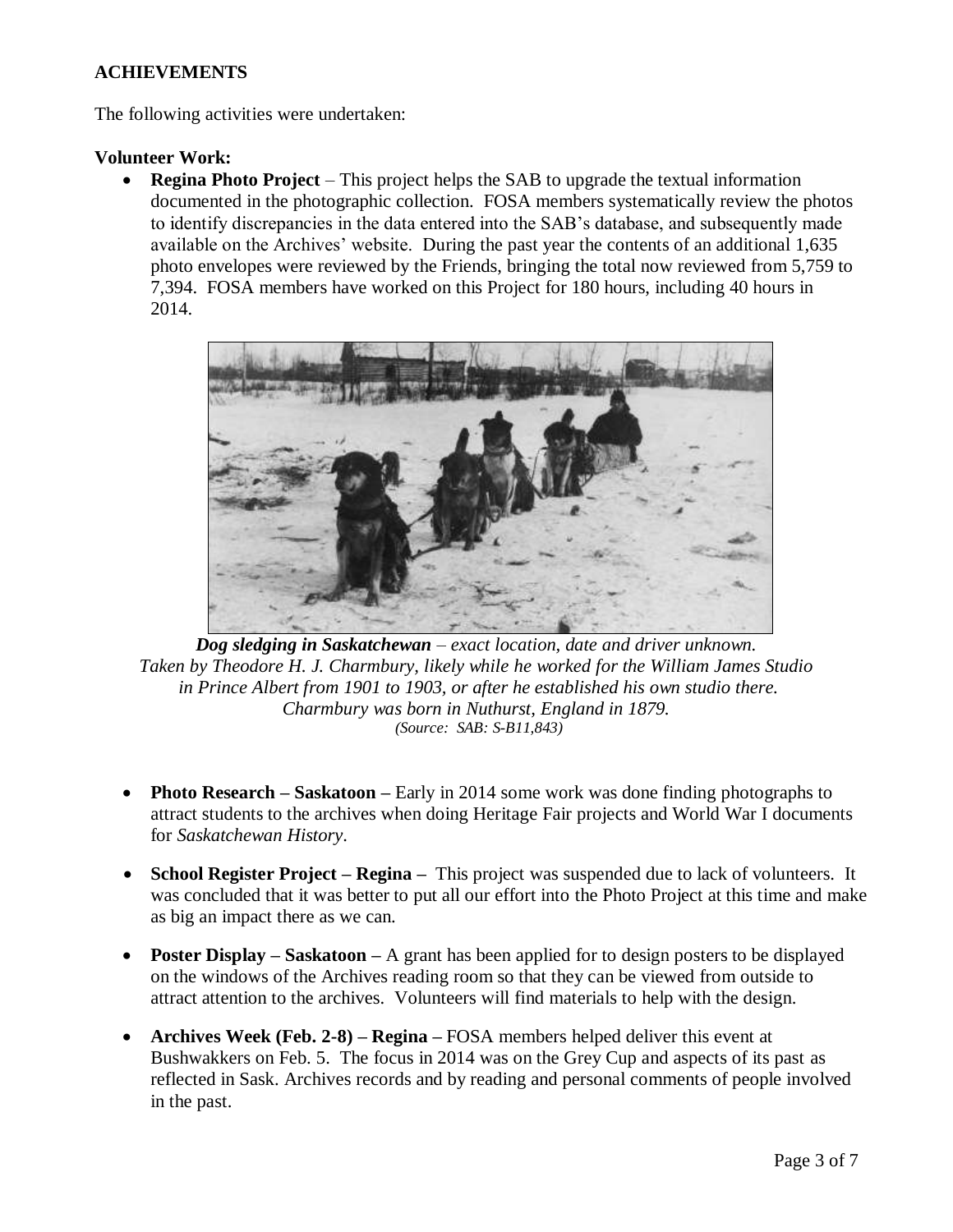- **Pop Culture Project – Saskatoon** A pop culture project is getting underway to find photographs of popular celebrities who have visited the province over the years. The plan is to mount a digital display.
- **World War I Commemoration and Remembrance Day 2014 -** On Nov. 6, the SAB's new digital display in the rotunda of the Legislature was launched. The plan is to have changes made to the presentation over the 4 years it is there. Also, this event included launch of the SAB's Digital Newspaper project. FOSA volunteers helped direct visitors to the display and reception locations and staffed the reception table.
- **SAA Box List – Regina –** This project involved developing a tentative Box List of records donated by the Saskatchewan Association of Architects between 2010 and 2014. Until the collection is formally processed by SAB staff, this interim list will enable the SAA to re-access specific files, and enable SAB Reference staff to handle some enquiries relating to the SAA records. The project revealed the existence of various items not previously known, including an architectural drawing for a house, designed by Reilly, Warburton and Reilly, of Regina, and a Notice of Annual Meeting, which listed the executive for the Association in 1915. Some of that administrative information had been lost when the first volume of consolidated Minutes of the SAA disappeared before the records were donated to the Archives.



*Samples of records found in the SAA Administrative files (Source: SAB: Accession: 2010-319)*

Currently, this is a FOSA "single-member initiative" (Frank Korvemaker), and could set a precedent for the initiation of similar single-member activities.

 **Heritage Festival – Saskatoon –** FOSA had representation at the Saskatchewan Archives display at the Heritage Festival at the Western Development Museum, February 2014. Brochures were available and there were some interested visitors.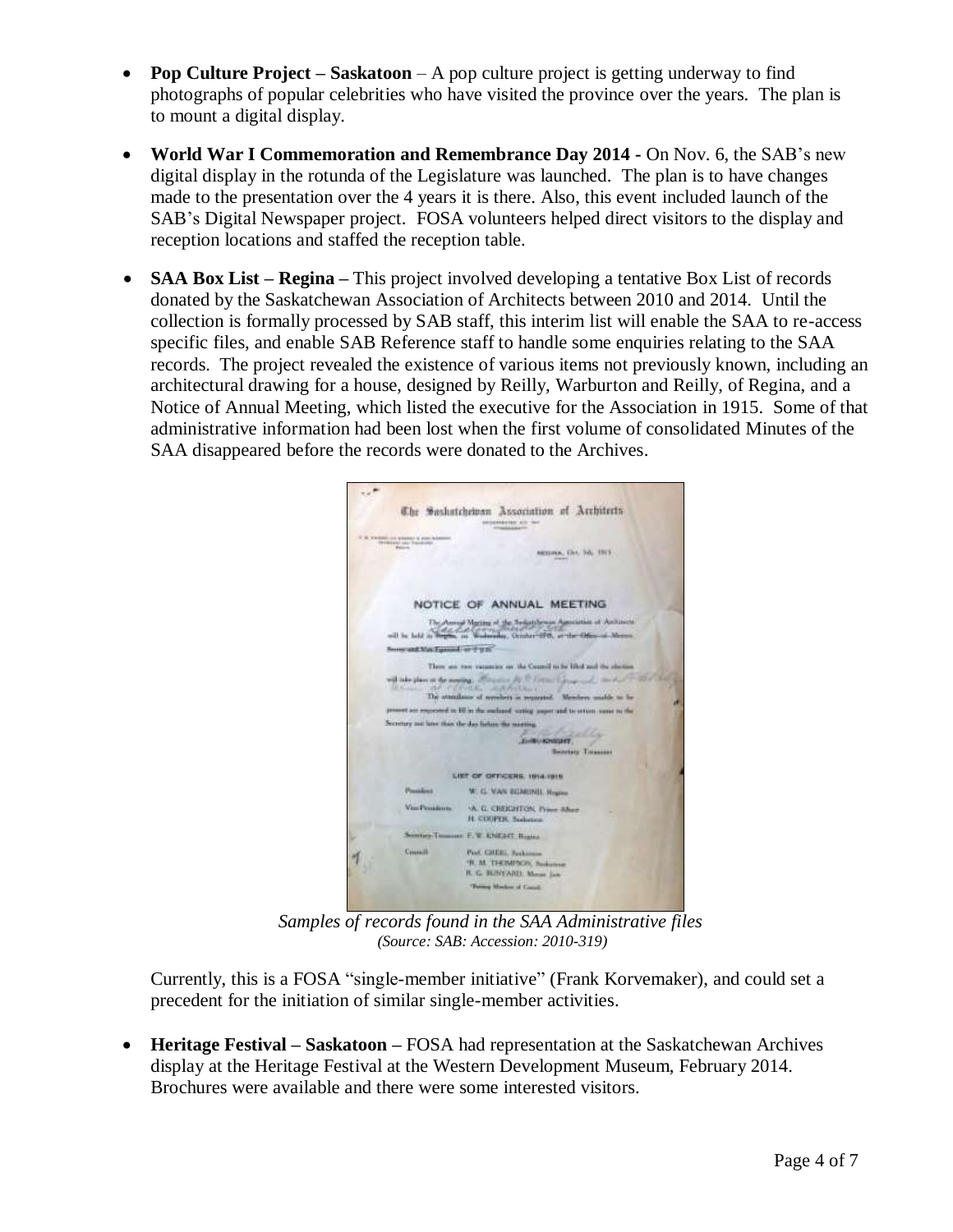**Unidentified Photos Project** - This project was recommended for implementation in 2015, and will focus on reducing the number of unidentified images in the SAB collection. It is a project that should enable participation by all FOSA members with access to the Internet, regardless of their place of residence. An example of such am image is provided below, for an unidentified armoury. It is believed that this building is not from Saskatchewan, and hence FOSA members outside the province might be especially helpful in verifying the building's location, either from personal knowledge, or by contacting various historical or archival sources within their region.



*A two-storey brick Armoury, with "Cavalry" carved in the stone over the front door. (Source: SAB: Accession 1013)*

#### **Advocacy:**

• FOSA-Saskatoon - A letter from the group was sent to the University president expressing concern that the University of Saskatchewan did not have a representative on the Saskatchewan Archives Board. We were pleased that the new board includes Dr. Angela Kalinowski of the history department at the University of Saskatchewan.

#### **Donations:**

FOSA members were involved with various archival records during the year, some of which were or will be donated to the SAB in due course:



*Records donated by Phil Ambrosi, Regina.*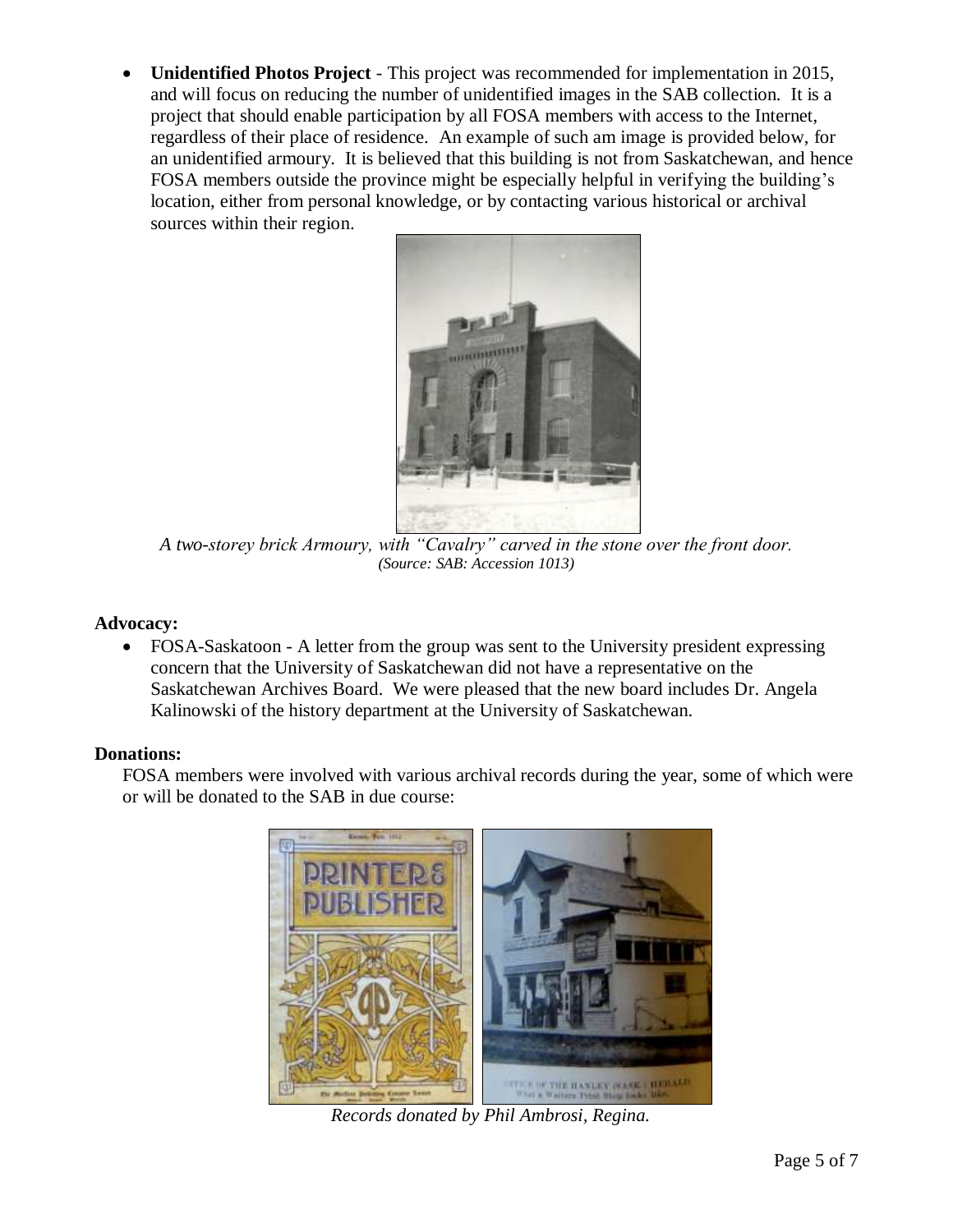- In September, Phil Ambrosi, a Regina resident and regular donor, brought several records relating to his father's printing business to FOSA's attention, and was directed to contact the Appraisal and Acquisition Unit. One of those items was a 1912 edition of *Printer and Publisher* that included a photo of the Printing Office at Hanley and news relating to Saskatchewan printing companies.
- An enquiry relating to Balcarres Hospital records was also forwarded to the Appraisal and Acquisition Unit.
- The Saskatchewan Association of Architects enquired about members donating their records to the Saskatchewan Archives. They too were directed to contact the Appraisal and Acquisition Unit to determine the current status on the SAB accepting such records.

### **Promotional Activities:**

 **Regina Downtown Archival Display** – the proposal to create a downtown archival display in the vacant City-owned Travellers Building, a heritage building on the 2000 block of Broad Street, was discontinued after the City of Regina sold the building to private interests.

#### **Social Events:**

 $\bullet$  None in 2014

# **MEMBERSHIP**

In 2014, Friends of the Saskatchewan Archives membership more than doubled from 40 to 102 members.

|                      |                | 54             |
|----------------------|----------------|----------------|
| Eastend              | $\mathbf{1}$   |                |
| Indian Head          | 1              |                |
| Regina               | 35             |                |
| Saskatoon            | 13             |                |
| <b>Spring Valley</b> | 1              |                |
| Waseca               | 1              |                |
| Watrous              | 1              |                |
| Yorkton              | 1              |                |
|                      |                | 16             |
|                      |                | 9              |
|                      |                | $\overline{2}$ |
|                      |                | $\mathbf{1}$   |
|                      |                | 1              |
|                      |                | 10             |
|                      |                | 8              |
| Australia            | $\overline{2}$ |                |
| France               | 1              |                |
| India                | 1              |                |
| Ireland              | 1              |                |
| United Kingdom       | 1              |                |
| <b>USA</b>           | $\overline{c}$ |                |
|                      |                | 1              |
|                      |                | 102            |